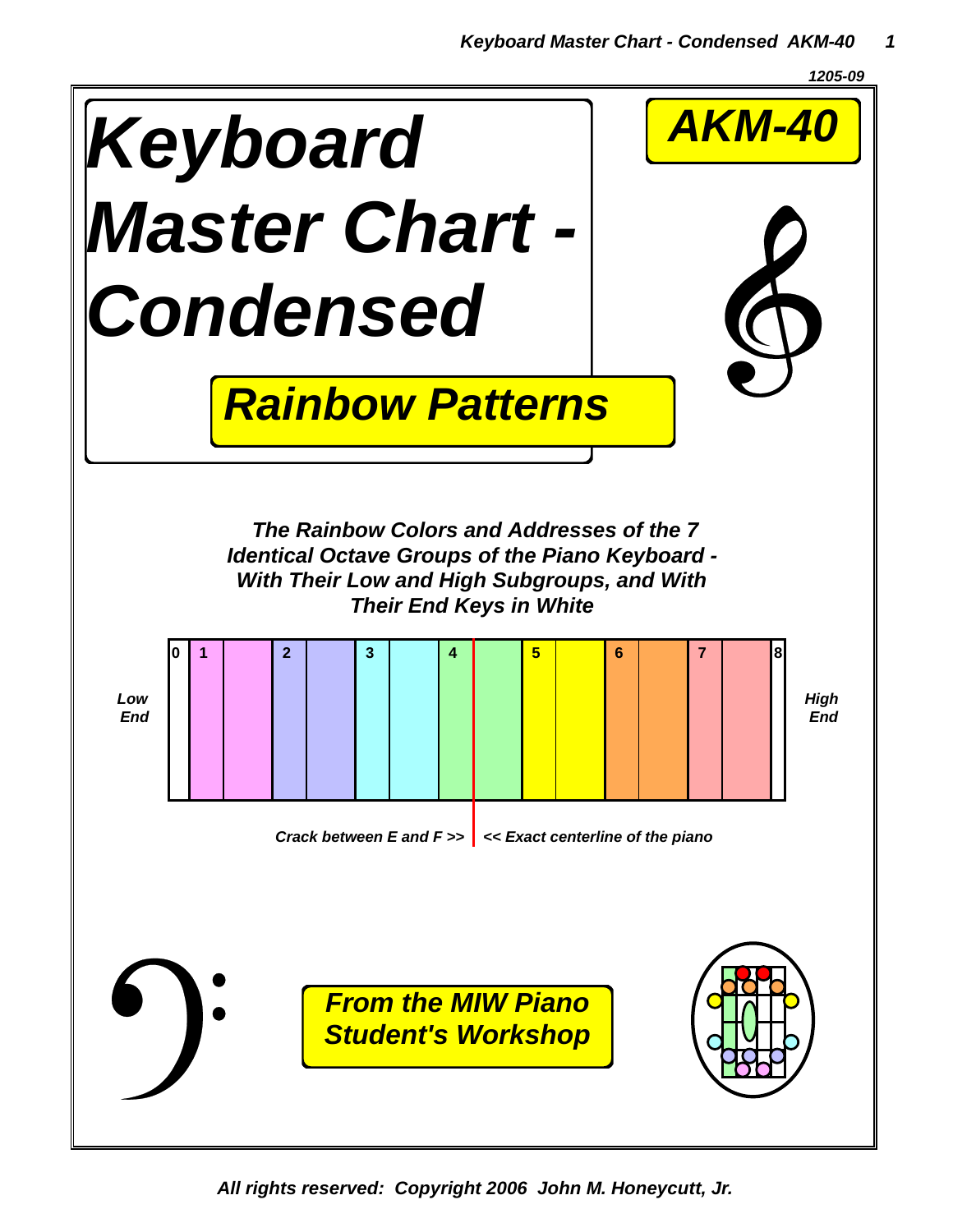## *Condensed Piano Keyboard Master Chart*



*All rights reserved: Copyright 2006 John M. Honeycutt, Jr.*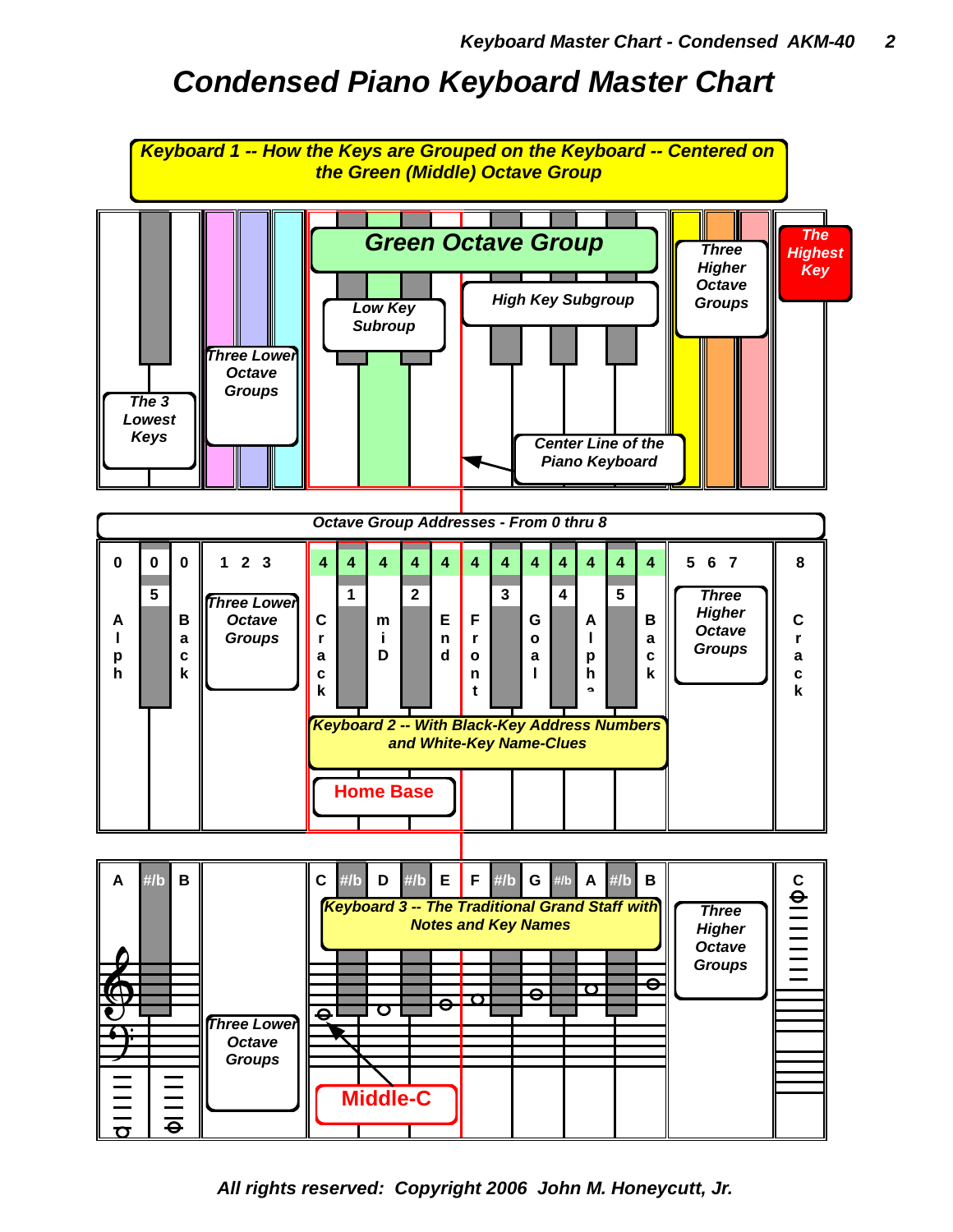*Standard Grand Staff - With a Note for Each White Key of the Full Piano Keyboard*



*All rights reserved: Copyright 2006 John M. Honeycutt, Jr.*